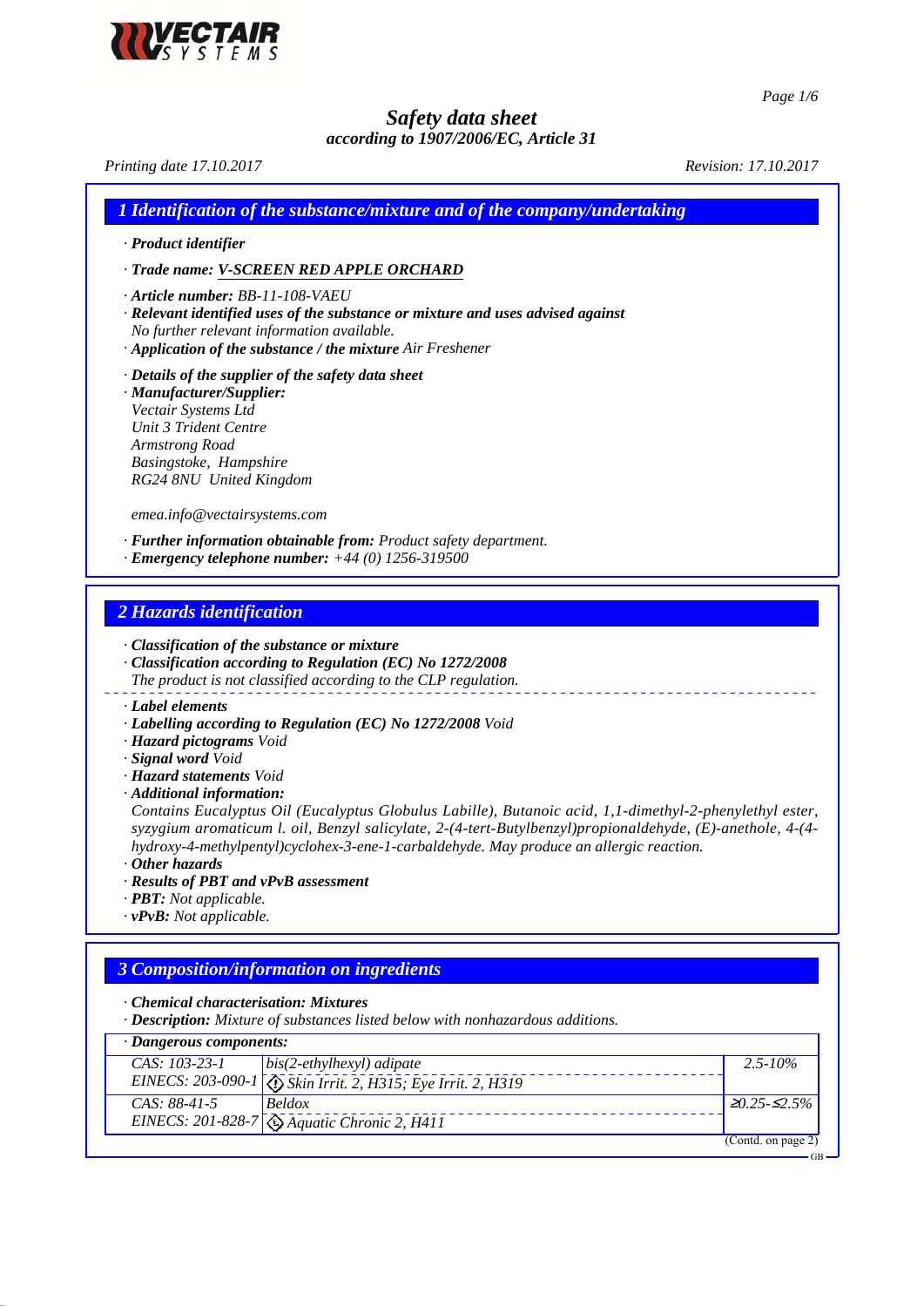*Printing date 17.10.2017 Revision: 17.10.2017*

### *Trade name: V-SCREEN RED APPLE ORCHARD*

|                                   |                                                                                                                                                                        | (Contd. of page $1$ ) |
|-----------------------------------|------------------------------------------------------------------------------------------------------------------------------------------------------------------------|-----------------------|
| CAS: $120-51-4$                   | Benzyl benzoate                                                                                                                                                        | $20.25 - 2.5\%$       |
|                                   | EINECS: 204-402-9 $\bigotimes$ Aquatic Chronic 2, H411; $\bigotimes$ Acute Tox. 4, H302                                                                                |                       |
| CAS: $68647-72-3$ Orange Terpenes |                                                                                                                                                                        | $\geq 0.25 - 52.5\%$  |
|                                   |                                                                                                                                                                        |                       |
|                                   | EINECS: 232-433-8 Flam. Liq. 3, H226; $\bigotimes$ Asp. Tox. 1, H304; $\bigotimes$ Aquatic Acute 1, H400;<br>Aquatic Chronic 1, H410; $\bigotimes$ Skin Irrit. 2, H315 |                       |
|                                   | Additional information: Equation of the light degrad physics upon to section 16                                                                                        |                       |

*· Additional information: For the wording of the listed hazard phrases refer to section 16.*

### *4 First aid measures*

- *· Description of first aid measures*
- *· General information: No special measures required.*
- *· After inhalation: Supply fresh air; consult doctor in case of complaints.*
- *· After skin contact: Generally the product does not irritate the skin.*
- *· After eye contact: Rinse opened eye for several minutes under running water.*
- *· After swallowing: If symptoms persist consult doctor.*
- *· Information for doctor:*
- *· Most important symptoms and effects, both acute and delayed No further relevant information available.*
- *· Indication of any immediate medical attention and special treatment needed*
- *No further relevant information available.*

# *5 Firefighting measures*

- *· Extinguishing media*
- *· Suitable extinguishing agents: Use fire extinguishing methods suitable to surrounding conditions.*
- *· Special hazards arising from the substance or mixture No further relevant information available.*
- *· Advice for firefighters*
- *· Protective equipment: No special measures required.*

### *6 Accidental release measures*

- *· Personal precautions, protective equipment and emergency procedures Not required.*
- *· Environmental precautions: Do not allow to enter sewers/ surface or ground water.*
- *· Methods and material for containment and cleaning up: Pick up mechanically.*
- *· Reference to other sections*
- *See Section 7 for information on safe handling.*
- *See Section 8 for information on personal protection equipment.*

*See Section 13 for disposal information.*

### *7 Handling and storage*

- *· Handling:*
- *· Precautions for safe handling No special measures required.*
- *· Information about fire and explosion protection: No special measures required.*
- *· Conditions for safe storage, including any incompatibilities*
- *· Storage:*
- *· Requirements to be met by storerooms and receptacles: No special requirements.*
- *· Information about storage in one common storage facility: Not required.*
- *· Further information about storage conditions: None.*
- *· Specific end use(s) No further relevant information available.*

(Contd. on page 3)

GB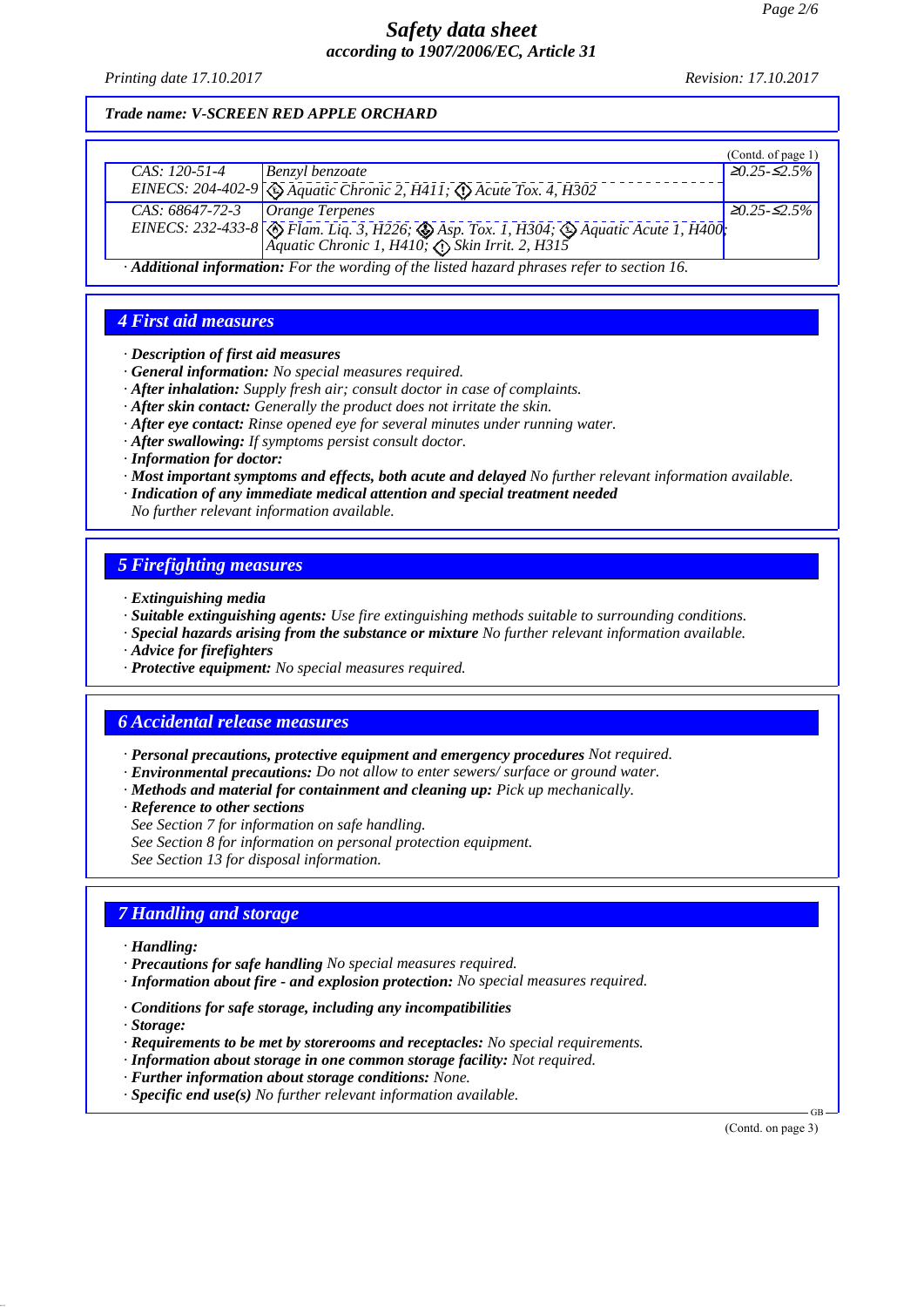*Printing date 17.10.2017 Revision: 17.10.2017*

### *Trade name: V-SCREEN RED APPLE ORCHARD*

(Contd. of page 2)

GB

# *8 Exposure controls/personal protection · Additional information about design of technical facilities: No further data; see item 7. · Control parameters · Ingredients with limit values that require monitoring at the workplace: The product does not contain any relevant quantities of materials with critical values that have to be monitored at the workplace. · Additional information: The lists valid during the making were used as basis. · Exposure controls · Personal protective equipment: · General protective and hygienic measures: The usual precautionary measures are to be adhered to when handling chemicals. · Respiratory protection: Not required. · Protection of hands: The glove material has to be impermeable and resistant to the product/ the substance/ the preparation. Due to missing tests no recommendation to the glove material can be given for the product/ the preparation/ the chemical mixture. Selection of the glove material on consideration of the penetration times, rates of diffusion and the degradation · Material of gloves The selection of the suitable gloves does not only depend on the material, but also on further marks of quality and varies from manufacturer to manufacturer. As the product is a preparation of several substances, the resistance of the glove material can not be calculated in advance and has therefore to be checked prior to the application. · Penetration time of glove material The exact break through time has to be found out by the manufacturer of the protective gloves and has to be observed. · Eye protection: Not required. 9 Physical and chemical properties*

| · Information on basic physical and chemical properties   |                                               |
|-----------------------------------------------------------|-----------------------------------------------|
| <b>General Information</b>                                |                                               |
| $\cdot$ Appearance:                                       |                                               |
| Form:                                                     | Solid                                         |
| Colour:                                                   | <i>Transparent</i>                            |
| $\cdot$ Odour:                                            | Fruit-like                                    |
| Odour threshold:                                          | Not determined.                               |
| $\cdot$ pH-value:                                         | Not applicable.                               |
| · Change in condition                                     |                                               |
| Melting point/freezing point:                             | Undetermined.                                 |
| Initial boiling point and boiling range: $>100^{\circ}$ C |                                               |
| · Flash point:                                            | $>100^{\circ}C$                               |
| · Flammability (solid, gas):                              | Not determined.                               |
| · Ignition temperature:                                   |                                               |
| Decomposition temperature:                                | Not determined.                               |
| $\cdot$ Auto-ignition temperature:                        | Product is not selfigniting.                  |
| $\cdot$ Explosive properties:                             | Product does not present an explosion hazard. |
| · Explosion limits:                                       |                                               |
| Lower:                                                    | Not determined.                               |
|                                                           | (Contd. on page 4)                            |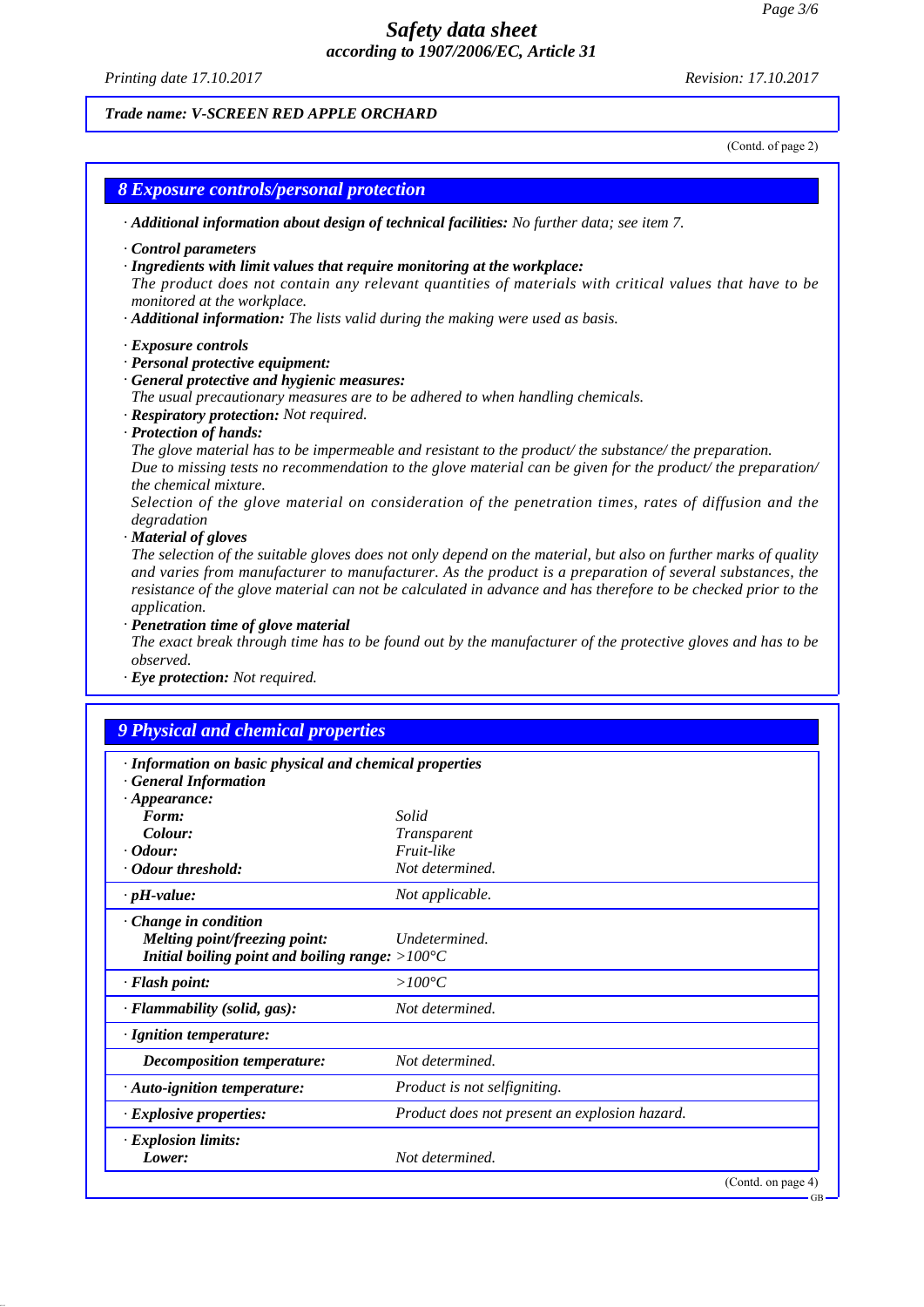*Printing date 17.10.2017 Revision: 17.10.2017*

#### *Trade name: V-SCREEN RED APPLE ORCHARD*

|                                           | (Contd. of page 3)                         |
|-------------------------------------------|--------------------------------------------|
| <b>Upper:</b>                             | Not determined.                            |
| · Vapour pressure:                        | Not applicable.                            |
| $\cdot$ Density:                          | Not determined.                            |
| $\cdot$ Relative density                  | Not determined.                            |
| · Vapour density                          | Not applicable.                            |
| $\cdot$ Evaporation rate                  | Not applicable.                            |
| $\cdot$ Solubility in / Miscibility with  |                                            |
| water:                                    | Insoluble.                                 |
| · Partition coefficient: n-octanol/water: | Not determined.                            |
| $\cdot$ Viscosity:                        |                                            |
| Dynamic:                                  | Not applicable.                            |
| Kinematic:                                | Not applicable.                            |
| · Solvent content:                        |                                            |
| Organic solvents:                         | $0.2\%$                                    |
| Solids content:                           | 83.3%                                      |
| $\cdot$ Other information                 | No further relevant information available. |

### *10 Stability and reactivity*

*· Reactivity No further relevant information available.*

- *· Chemical stability*
- *· Thermal decomposition / conditions to be avoided: No decomposition if used according to specifications.*
- *· Possibility of hazardous reactions No dangerous reactions known.*
- *· Conditions to avoid No further relevant information available.*
- *· Incompatible materials: No further relevant information available.*
- *· Hazardous decomposition products: No dangerous decomposition products known.*

### *11 Toxicological information*

*· Information on toxicological effects*

*· Acute toxicity Based on available data, the classification criteria are not met.*

*· LD/LC50 values relevant for classification:*

*103-23-1 bis(2-ethylhexyl) adipate*

*Oral LD50 9,110 mg/kg (rat)*

*Dermal LD50 8,410 mg/kg (rabbit)*

*120-51-4 Benzyl benzoate*

*Oral LD50 1,700 mg/kg (rat)*

*Dermal LD50 4,000 mg/kg (rabbit)*

*· Primary irritant effect:*

*· Skin corrosion/irritation Based on available data, the classification criteria are not met.*

*· Serious eye damage/irritation Based on available data, the classification criteria are not met.*

*· Respiratory or skin sensitisation Based on available data, the classification criteria are not met.*

*· CMR effects (carcinogenity, mutagenicity and toxicity for reproduction)*

*· Germ cell mutagenicity Based on available data, the classification criteria are not met.*

*· Carcinogenicity Based on available data, the classification criteria are not met.*

*· Reproductive toxicity Based on available data, the classification criteria are not met.*

*· STOT-single exposure Based on available data, the classification criteria are not met.*

*· STOT-repeated exposure Based on available data, the classification criteria are not met.*

(Contd. on page 5)

GB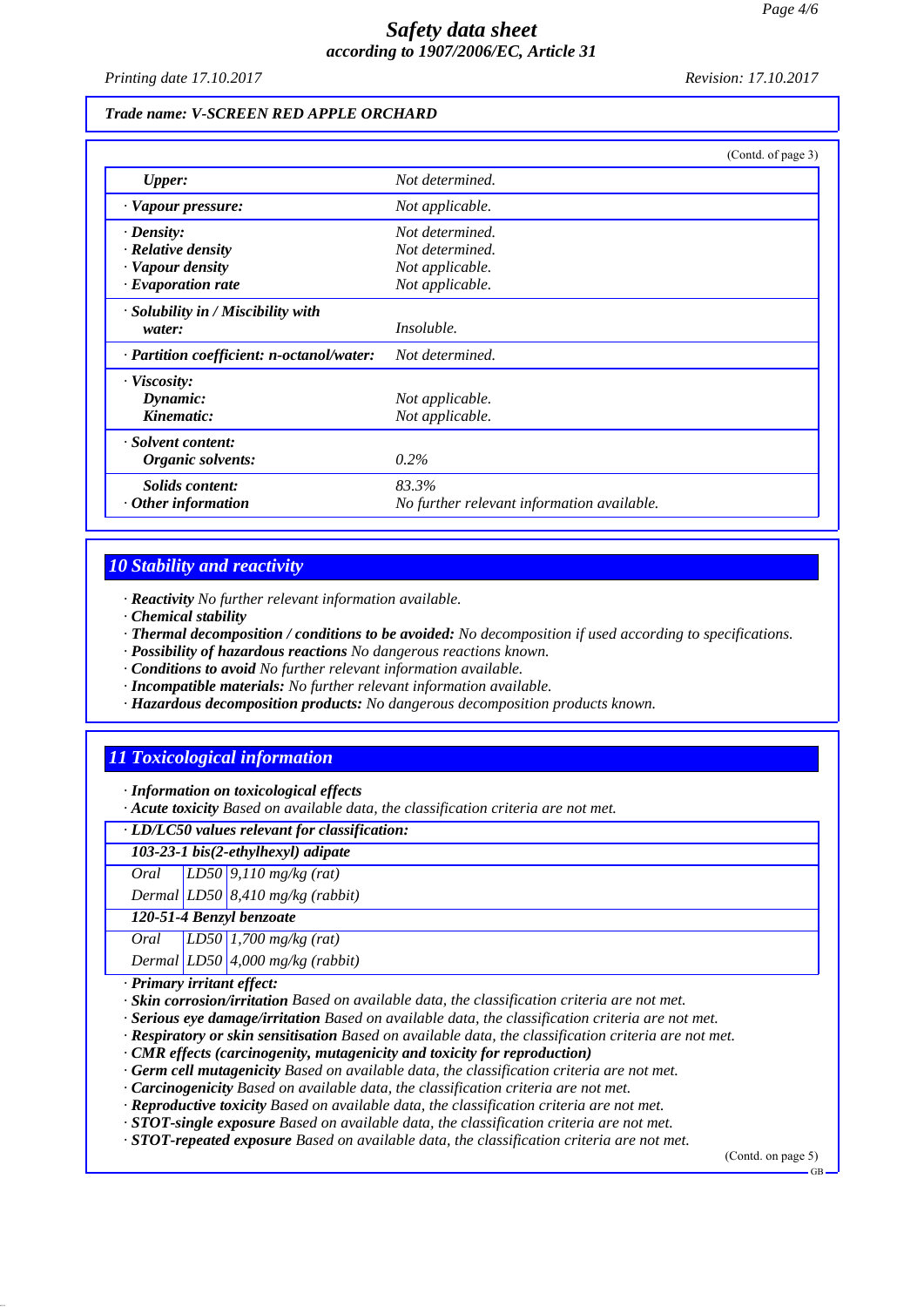*Printing date 17.10.2017 Revision: 17.10.2017*

#### *Trade name: V-SCREEN RED APPLE ORCHARD*

*· Aspiration hazard Based on available data, the classification criteria are not met.*

(Contd. of page 4)

# *12 Ecological information*

- *· Toxicity*
- *· Aquatic toxicity:*

*103-23-1 bis(2-ethylhexyl) adipate*

*EC50 0.66 mg/kg (daphnia)*

- *· Persistence and degradability No further relevant information available.*
- *· Behaviour in environmental systems:*
- *· Bioaccumulative potential No further relevant information available.*
- *· Mobility in soil No further relevant information available.*
- *· Additional ecological information:*
- *· General notes:*

*Water hazard class 2 (German Regulation) (Self-assessment): hazardous for water Do not allow product to reach ground water, water course or sewage system. Danger to drinking water if even small quantities leak into the ground.*

- *· Results of PBT and vPvB assessment*
- *· PBT: Not applicable.*
- *· vPvB: Not applicable.*
- *· Other adverse effects No further relevant information available.*

# *13 Disposal considerations*

*· Waste treatment methods*

*· Recommendation Smaller quantities can be disposed of with household waste.*

*· Uncleaned packaging:*

*· Recommendation: Disposal must be made according to official regulations.*

| $\cdot$ UN-Number                                   |                 |  |
|-----------------------------------------------------|-----------------|--|
| ADR, IMDG, IATA                                     | not regulated   |  |
| $\cdot$ UN proper shipping name                     |                 |  |
| ADR, IMDG, IATA                                     | not regulated   |  |
| $\cdot$ Transport hazard class(es)                  |                 |  |
| · ADR, IMDG, IATA                                   |                 |  |
| $\cdot Class$                                       | not regulated   |  |
| · Packing group                                     |                 |  |
| ADR, IMDG, IATA                                     | not regulated   |  |
| · Environmental hazards:                            | Not applicable. |  |
| $\cdot$ Special precautions for user                | Not applicable. |  |
| · Transport in bulk according to Annex II of Marpol |                 |  |
| and the IBC Code                                    | Not applicable. |  |
| · UN "Model Regulation":                            | not regulated   |  |

(Contd. on page 6)